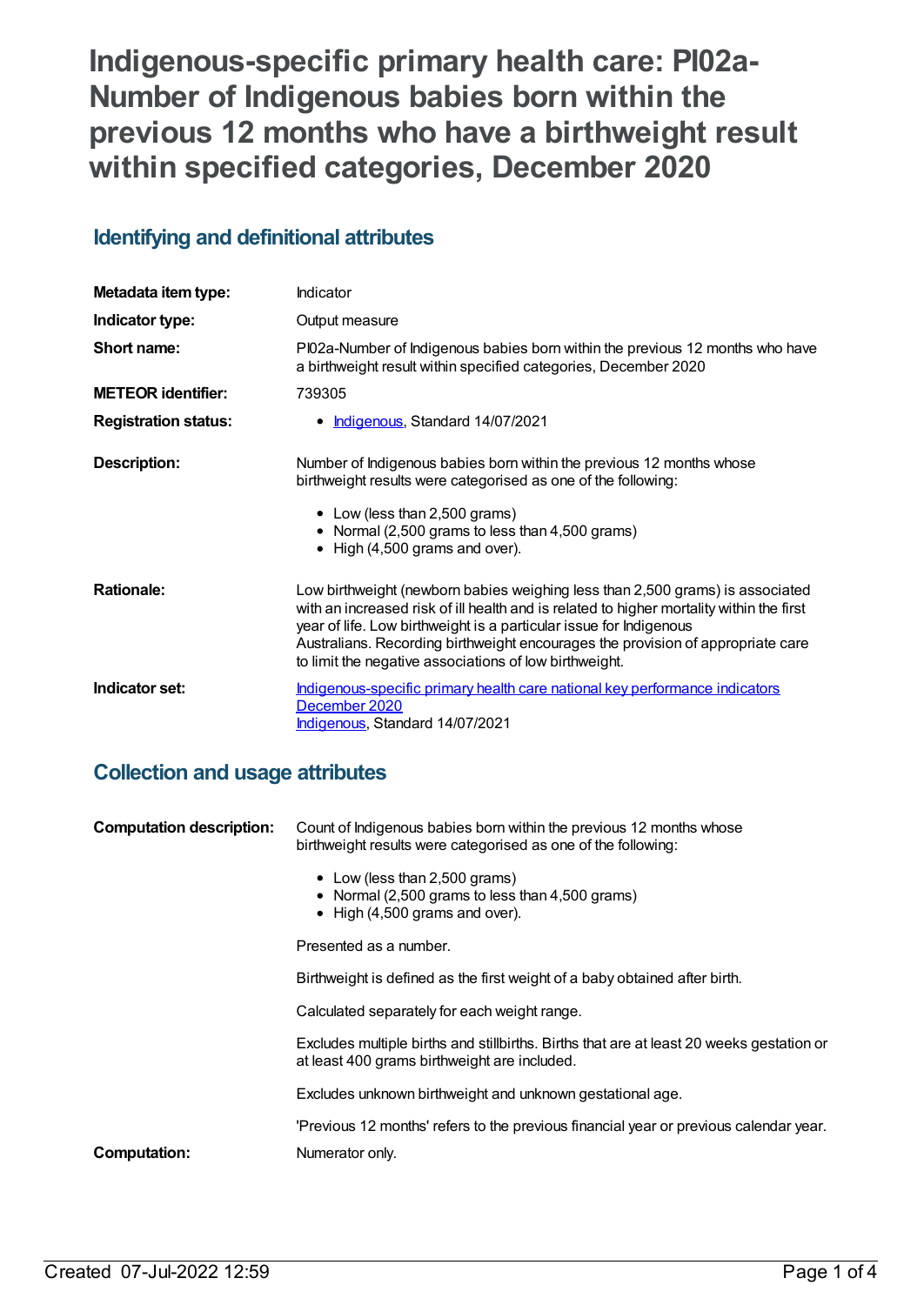**Numerator:** Calculation A: Number of Indigenous babies born within the previous 12 months whose birthweight was recorded at the primary health-care organisation with a result categorised as low (less than 2,500 grams).

> Calculation B: Number of Indigenous babies born within the previous 12 months whose birthweight was recorded at the primary health-care organisation with a result categorised as normal (2,500 grams to less than 4,500 grams).

Calculation C: Number of Indigenous babies born within the previous 12 months whose birthweight was recorded at the primary health-care organisation with a result categorised as high (4,500 grams and over).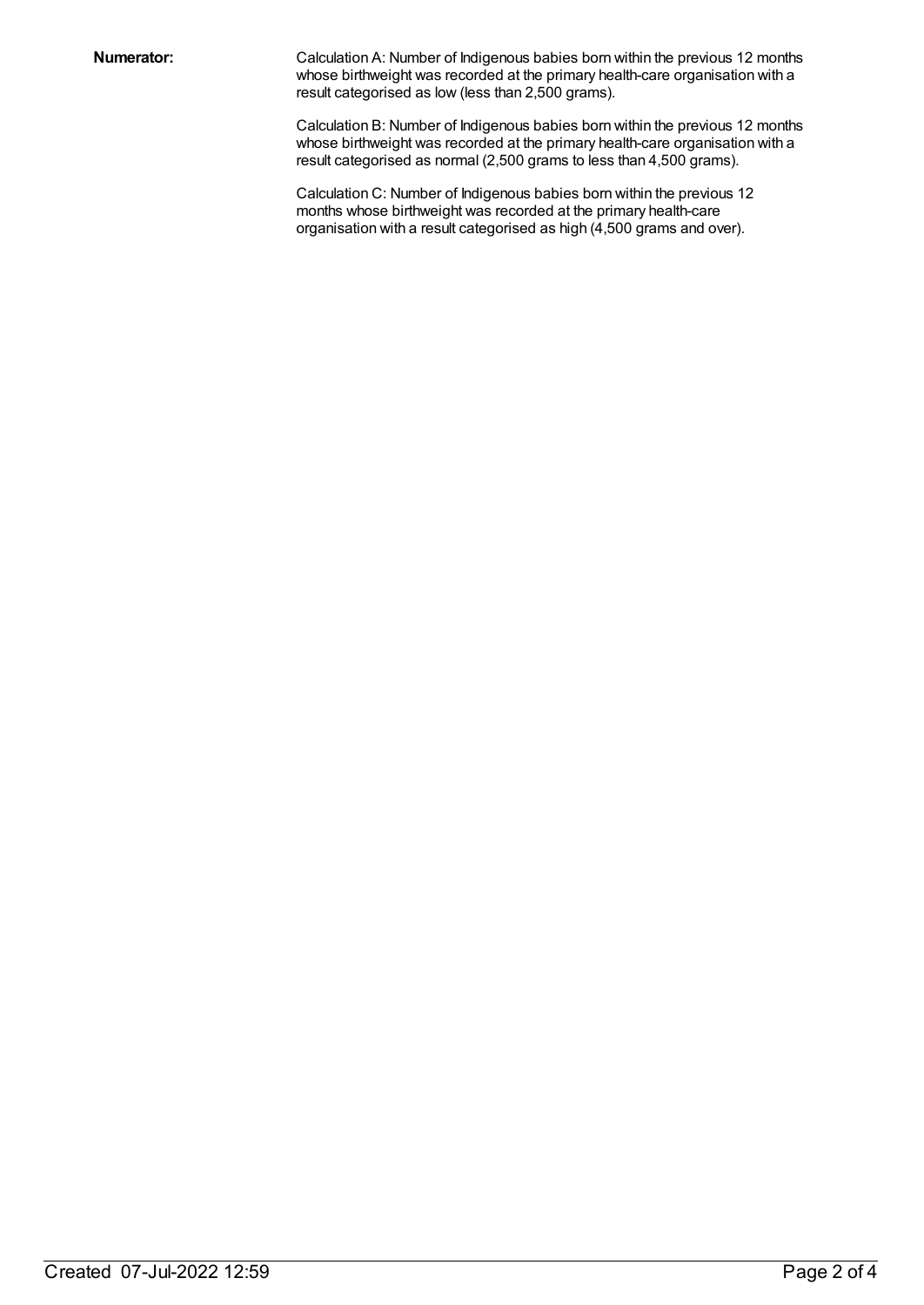#### [Person—Indigenous](https://meteor.aihw.gov.au/content/602543) status, code N

#### **Data Source**

[Indigenous-specific](https://meteor.aihw.gov.au/content/737914) primary health care national Key Performance Indicators (nKPI) data collection

#### **NMDS / DSS**

[Indigenous-specific](https://meteor.aihw.gov.au/content/738532) primary health care NBEDS December 2020

#### **Guide for use**

The baby is considered Indigenous if one or both parents identify as Indigenous.

#### **Data Element / Data Set**

Product of [birth—birthweight,](https://meteor.aihw.gov.au/content/709560) code N

#### **Data Source**

[Indigenous-specific](https://meteor.aihw.gov.au/content/737914) primary health care national Key Performance Indicators (nKPI) data collection

#### **NMDS / DSS**

[Indigenous-specific](https://meteor.aihw.gov.au/content/738532) primary health care NBEDS December 2020

### **Data Element / Data Set**

Pregnancy--- birth plurality, code N

#### **Data Source**

[Indigenous-specific](https://meteor.aihw.gov.au/content/737914) primary health care national Key Performance Indicators (nKPI) data collection

#### **NMDS / DSS**

[Indigenous-specific](https://meteor.aihw.gov.au/content/738532) primary health care NBEDS December 2020

#### **Guide for use**

Only singleton births are included.

#### **Data Element / Data Set**

Product of [birth—birth](https://meteor.aihw.gov.au/content/732895) status, code N

### **Data Source**

[Indigenous-specific](https://meteor.aihw.gov.au/content/737914) primary health care national Key Performance Indicators (nKPI) data collection

#### **NMDS / DSS**

[Indigenous-specific](https://meteor.aihw.gov.au/content/738532) primary health care NBEDS December 2020

#### **Guide for use**

Only live births are included.

**Comments:** Census date for reporting is 31 December 2020.

## **Representational attributes**

**Representation class:** Count

Created 07-Jul-2022 12:59 Page 3 of 4